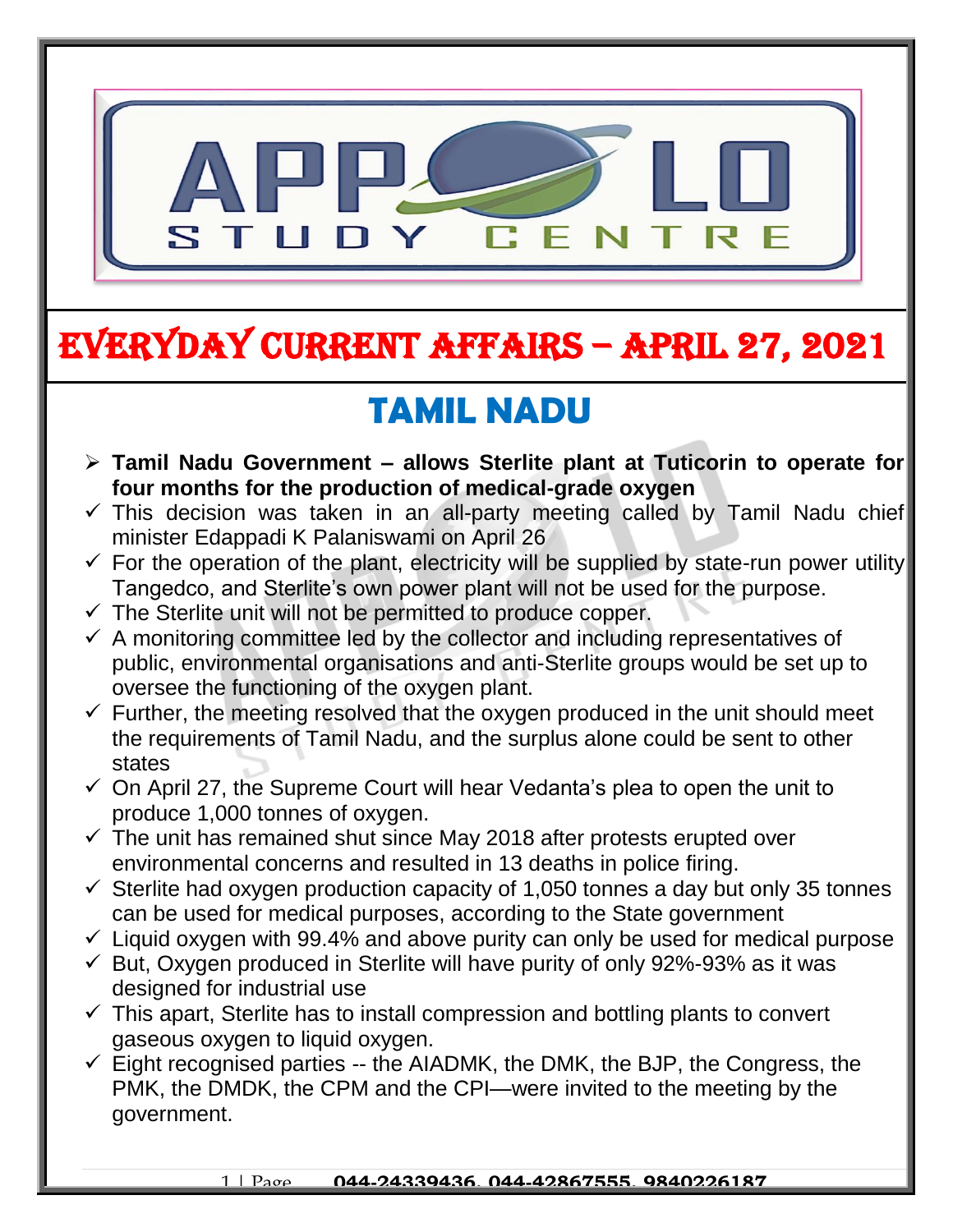- **On April 26, SRM Medical College Hospital and Research Centre (SRM MCHRC) – administered third booster dose of Covaxin to seven people**
- $\checkmark$  The vaccination was provided as part of a study to find out if it gives immunity for a longer period.
- $\checkmark$  The seven people have received the second dose six months before.
- $\checkmark$  A total of 190 people will receive the booster dose in eight different sites including New Delhi, Patna and Hyderabad.
- $\checkmark$  In Chennai, around 20 to 25 people will receive the shot at SRM.
- $\checkmark$  The indigenous vaccine is developed by Hyderabad-based Bharat Biotech in collaboration with the Indian Council of Medical Research (ICMR) and the National Institute of Virology.
- $\checkmark$  The participants, who aged between 18 and 55, will be monitored for the next six months.
- $\checkmark$  This is a continuation of the phase-2 trials to see if the booster dose triggers the long-term memory cells or plasma cells enough to memorise the immunity and give lifelong immunity to the system.
- $\checkmark$  The participants, who received 6mcg of Covaxin containing Algel-IMDG, an immuno-modulator to enhance immunogenicity during phase-2 trials, received the same as the booster dose.
- $\checkmark$  If the study gives good results, then a person receiving two doses of the vaccine within a gap of 28 days, will receive the booster dose four to six months after the second dose to give them lifelong immunity
- $\checkmark$  Recently, the vaccine developers said Covaxin showed an overall interim clinical efficacy of 78% against mild, moderate and severe Covid-19 disease.
- $\checkmark$  The full efficacy results of phase-3 trials of Covaxin may be released next month

#### **NATIONAL**

- **The Indian Army - recently initiated the Ladakh Ignited Mines Project to provide educational opportunities for the Ladakhi students.**
- $\checkmark$  The project has been launched in association with HPCL (Hindustan Petroleum Corporation Limited) and a Kanpur based NGO called the National Integrity and Educational Development Organisation.
- $\checkmark$  In this regard, a Memorandum of Understanding (MoU) was signed in Leh between the three stakeholders
- $\checkmark$  The project aims to train forty-five students from Kargil and Leh districts for JEE and NEET entrance examinations.
- $\checkmark$  UPSC recently added Leh as its exam centre.
- **Google and Microsoft - have recently announced their support to help India fight Covid-19 pandemic**
- $\checkmark$  Google and Alphabet CEO Sundar Pichai has announced Rs. 135 crore funding support for India's pandemic handling activities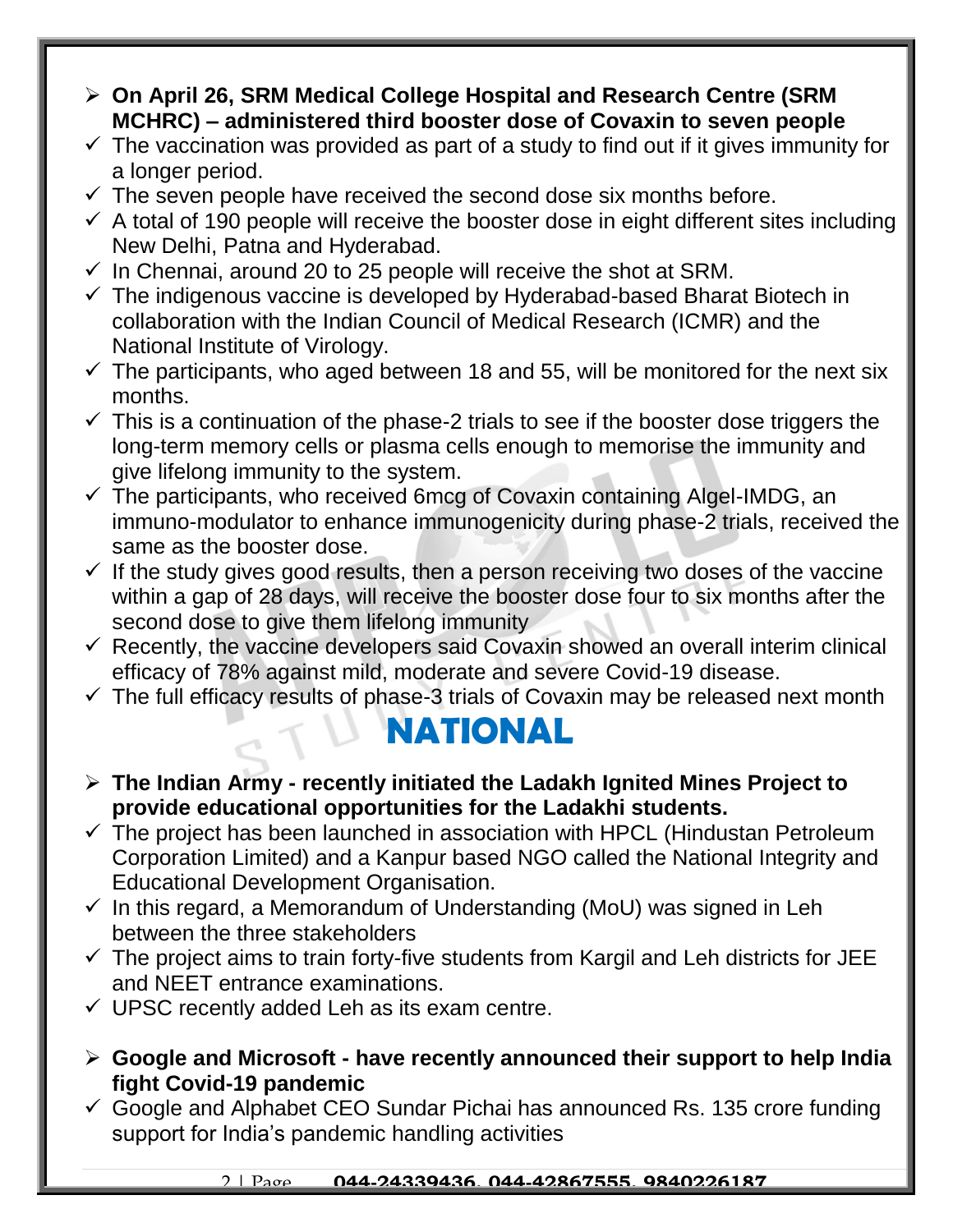$\checkmark$  Google's Rs 135 crore package includes a Rs 20 crore grant to the nongovernment organisation (NGO) GiveIndia to provide cash assistance to families hit hardest by the crisis



- $\checkmark$  Further, the funding will also help UNICEF to get urgent medical supplies, including oxygen and testing equipment
- $\checkmark$  Earlier, Sun Microsystems' co-founder Vinod Khosla promised to help with plane loads of oxygen on April 24
- $\checkmark$  E-commerce major Amazon also said that it is donating oxygen concentrators and other equipment to several hospitals.
- $\checkmark$  It is working with industry partners and NGOs, including ACT Grants, Temasek Foundation, Pune Platform for COVID-19 Response (PPCR)
- $\checkmark$  Amazon will urgently airlift over 8,000 oxygen concentrators and 500 BiPAP machines from Singapore to bring them to India.
- $\checkmark$  A majority of these shipments are expected to land in India by April 30.
- **The Ministry of Agriculture and Farmer Welfare - recently announced that around 14,491 hectares of land in Andaman and Nicobar Islands have been certified as organic.**
- $\checkmark$  This is the first large contiguous territory to be certified as 'organic' under a government scheme.
- $\checkmark$  The organic certification was provided under the 'Large Area Certification' Scheme of the 'Participatory Guarantee System-India' (PGS-India) certification programme.
- $\checkmark$  Under the scheme, each village is considered as one cluster or group.
	- $\checkmark$  The farmers in a cluster have to adhere to the standard requirements and get certified 'enmass' upon verification.
- $\checkmark$  Additionally, to bring isolated individual farmers to the certified organic fold, the ministry has also launched an organic certification support scheme under PKVY (Paramparagat Krishi Vikas Yojana).
	- $\checkmark$  Under the scheme, individual farmers can avail financial assistance for certification under any of the prevailing certification systems of NPOP (National programme for organic production) or PGS-India.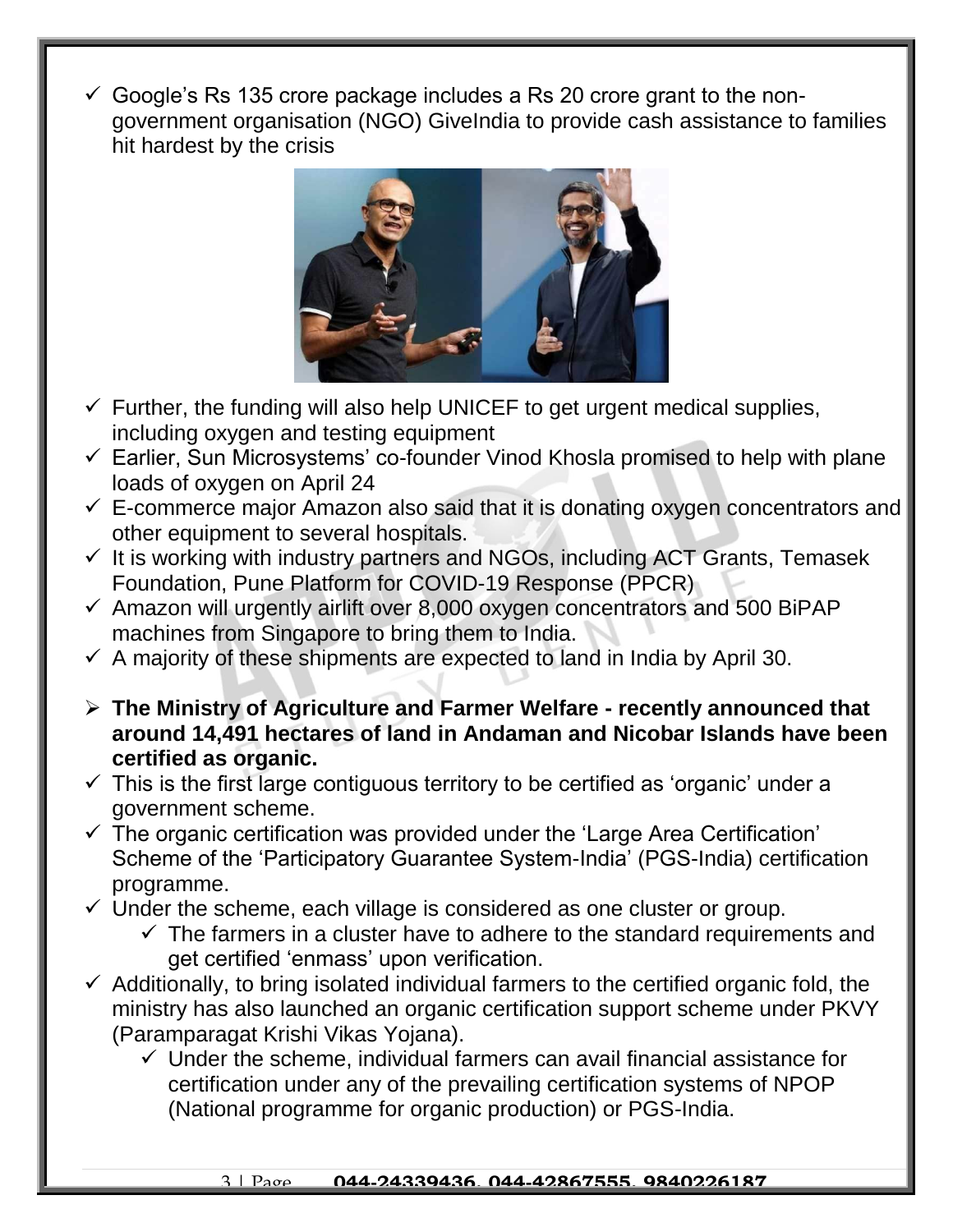- $\checkmark$  In general, the villages with chemical input usage history will have to undergo a transition period of two to three years to get qualified as organic.
- $\checkmark$  This transition period has been removed under the Large Certification Scheme.
- $\checkmark$  The organic certification will help farmers get direct access to the emerging organic food market of the country.
- $\checkmark$  India now has more than 30 lakh hectare area registered under organic certification.
- $\checkmark$  As per an international survey report (2021), India ranks at 5th place in terms of area under organic farming and is at the top in terms of total number of producers with base year 2019
- $\checkmark$  The Paramparagat Krishi Vikas Yojana was launched in 2014 to promote natural farming.
- $\checkmark$  The Participatory Guarantee Scheme is a scheme that certifies organic products.
- $\checkmark$  The scheme is implemented by Ministry of Agriculture and Farmer Welfare.
- $\checkmark$  The certification is issued based on the Food Safety and Standards (Organic Foods) Regulations and notified by Food Safety and Standards Authority of India in 2017.

# **INDIA AND NEIGHBOURS**

- **India - has renewed its offer to Bangladesh to set up a co-production facility in Bangladesh to manufacture Covaxin**
- $\checkmark$  Bangladesh recently suspended the next round of vaccination with Covishield from Serum Institute
- $\checkmark$  The initial offer for manufacturing Covaxin was first made by India in December 2020 and is yet to receive a response from Bangladesh.
- $\checkmark$  Bangladesh preferred to import Covishield from Serum Institute and sell to its citizens.
- $\checkmark$  The Indian offer was based on two advantages one, that Bangladesh would be able to manufacture for its citizens, and two, it could also be exported in the region.
- $\checkmark$  India has sent 103 lakh doses of Covishield to Bangladesh so far
- $\checkmark$  The first consignment sent on January 21— 33 lakh has been gifted and 70 lakh purchased by the Bangladeshi government.
- $\checkmark$  It has ordered another 20 lakh doses which has been delayed now, given India's own demands.
- $\checkmark$  India had even agreed to fund phase 3 trials for Covaxin in Bangladesh but there has been no response from the Bangladeshi government.
- $\checkmark$  Bharat Biotech and International Centre for Diarrhoeal Disease Research, Bangladesh, had signed an agreement in December to conduct phase 3 trials for Covaxin in Bangladesh.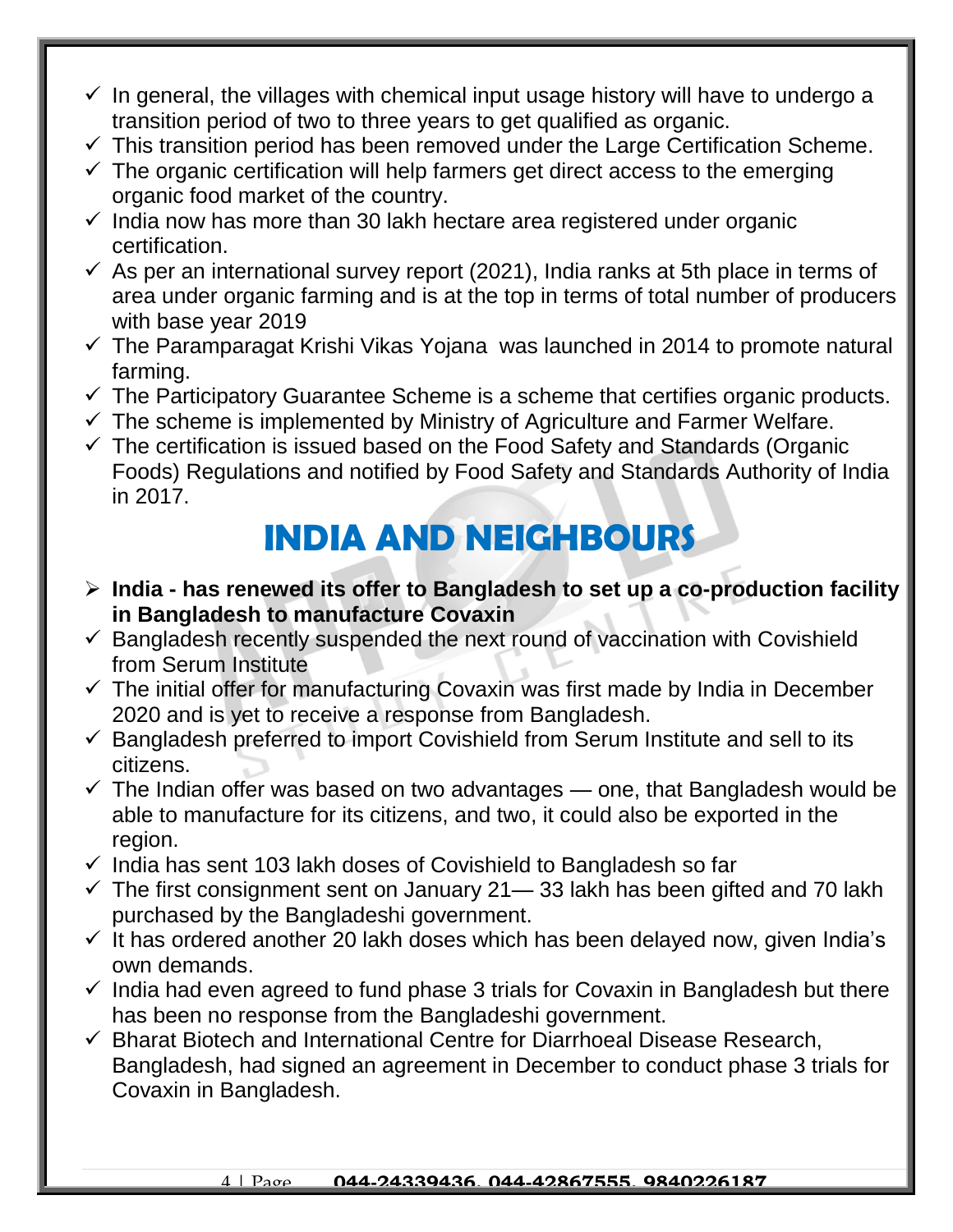- **Bhutan – permits resumption of construction work of a private oxygen plant, based on a request from India**
- $\checkmark$  In this regard, Bhutan King Jigme Khesar Namgyel Wangchuck issued a royal decree on April 26
- $\checkmark$  This was announced by Assam health minister Himanta Biswa Sarma
- $\checkmark$  The construction works of the plant was hit due to a lockdown in the Himalayan country last year.
- $\checkmark$  The plant will have a daily oxygen generating capacity of 50 MT
- $\checkmark$  It is being set up jointly by two entrepreneurs of Bhutan and Guwahati at Samdrup Jongkhar district bordering Assam's Baksa district.
- $\checkmark$  Once the plant starts functioning, the manufactured oxygen will be bought by India

### **DEFENCE**

- **India - remains the third biggest military spender in the world, after the US and China**
- $\checkmark$  However, the US spends more than 10 times and China spends almost four times for their defence budget, in comparison to India
- $\checkmark$  This was revealed in the latest data released by global think-tank Stockholm International Peace Research Institute (SIPRI) on April 26
- $\checkmark$  The total global military expenditure rose to \$1,981 billion in 2020, an increase of 2.6% in real terms from 2019
- $\checkmark$  During this period, the global gross domestic product contracted by 4.4% due to the Covid pandemic's economic impact
- $\checkmark$  The 10 biggest military spenders were the US (\$778 billion), China (\$252 billion), India (\$72.9 billion), Russia (\$61.7 billion), UK (\$59.2 billion), Saudi Arabia (\$57.5 billion), Germany (\$52.8 billion), France (\$52.7%), Japan (\$49.1 billion) and South Korea (\$45.7 billion).
- $\checkmark$  The top five together accounted for 62% of global military expenditure.
- $\checkmark$  China's military expenditure, in particular, grew for the 26th consecutive year
- $\checkmark$  China's uninterrupted increase was the largest by far among the top 15 countries over the 2011-2020 decade.
- $\checkmark$  Pakistan (\$10.3 billion) was ranked 23rd in the list.

#### **SPORTS**

- **The husband-wife pair of Atanu Das and Deepika Kumari - produced the best-ever show for India in individual events of the archery World Cup**
- $\checkmark$  Both of them won gold medals in the World Cup Stage I at Sport Complex Los Arcos in Guatemala City on April 25.
- $\checkmark$  The Indian archers bagged four medals on the last day of the competition.
- $\checkmark$  Deepika won her first gold alongwith Ankita Bhakat and Komalika Bari in the women's recurve team summit clash after defeating Mexico